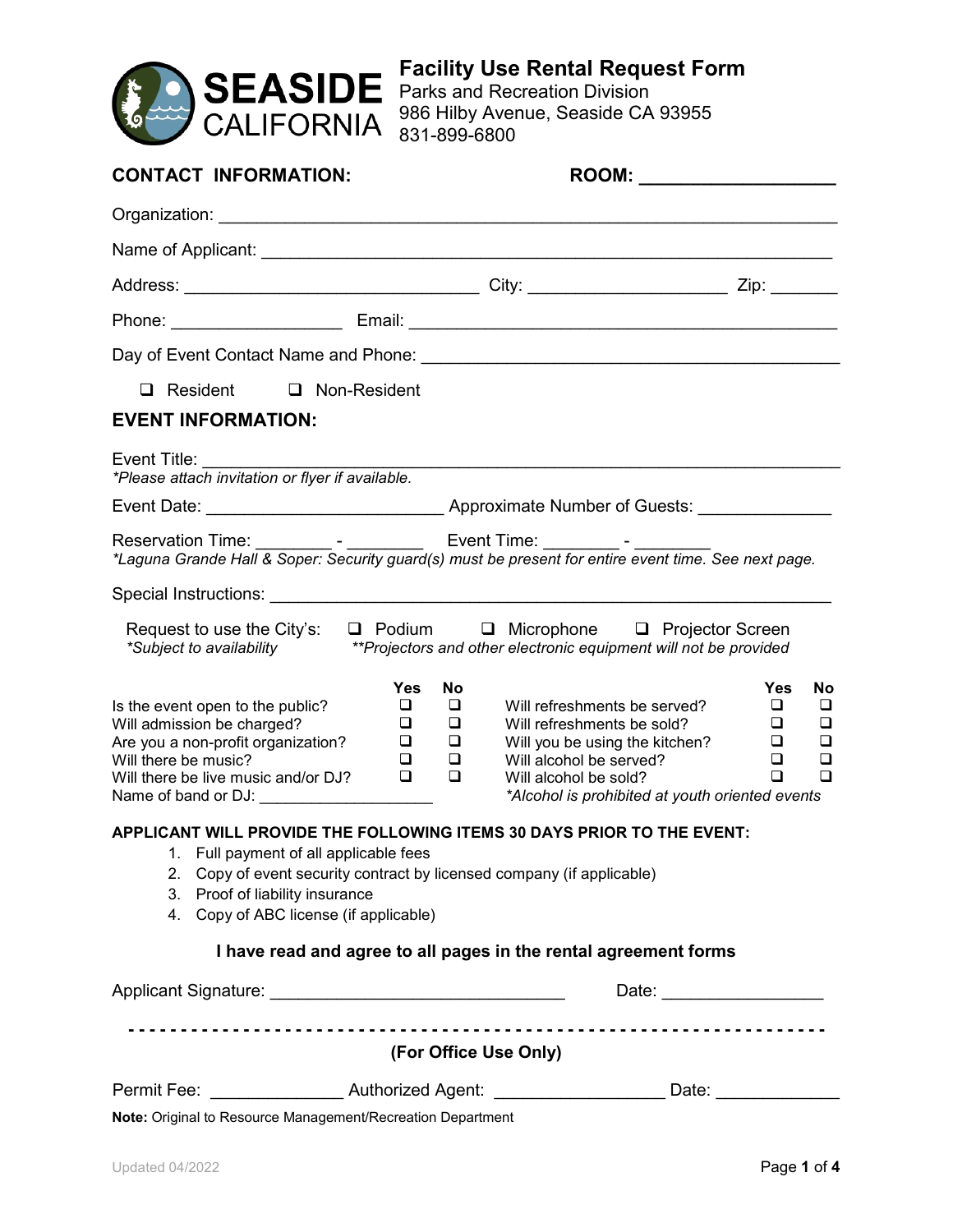

# **Facility Use Rental Request Form**

986 Hilby Avenue, Seaside CA 93955

#### **FACILITY SELECTION LAGUNA GRANDE HALL**

Capacity: Dining: 225 / Theatre: 300 Dimensions: 128' X 120'

|                        | <b>Resident</b> | <b>Non-Res</b> |
|------------------------|-----------------|----------------|
| Hourly Rate            | \$56.25         | \$145.00       |
| Deposit                | \$615.00        | \$769.00       |
| (Refundable)           | (\$522.75)      | (\$633.65)     |
| <b>Alcohol Deposit</b> | \$599.00        | \$769.00       |
| (Refundable)           | ( \$389.35)     | (\$499.85)     |
|                        |                 |                |

Liability Insurance: \$85-\$217

Security Guards: required 1 per 50 guests

 $\Box$  I will be using Hall only

□ I will be using Hall & Kitchen only

I will be using Hall, Kitchen & Dance Studio

### **BAYONET MEETING ROOM**

Capacity: Classroom: 30 / Theatre: 40 Dimensions: 24' X 20'

|                  | <b>Resident</b> | <b>Non-Res</b> |
|------------------|-----------------|----------------|
| Food Deposit     | \$150           | \$187.50       |
| (Non Refundable) | (S37.50)        | (S46.75)       |
| Rate 0-3 hr.     | $$43.75$ /hr.   | \$57.00 /hr.   |
| After 3 hrs.     | \$20 /hr.       | \$26.00 /hr.   |

### **BLACKHORSE MEETING ROOM**

Capacity: Classroom: 40 / Theatre: 50

Dimensions: 28' X 26'

|                  | <b>Resident</b> | <b>Non-Res</b> |
|------------------|-----------------|----------------|
| Food Deposit     | \$150           | \$187.50       |
| (Non Refundable) | (S37.50)        | (S46.75)       |
| Rate 0-3 hrs.    | $$43.75$ /hr.   | \$71.00 /hr.   |
| After 3 hrs.     | \$20 / hr.      | \$31.00 /hr.   |

### **DANCE STUDIO**

Capacity: Classroom: 35 / Theatre: 70 Dimensions: 26' X 24'

|                  | <b>Resident</b> | Non-Res       |
|------------------|-----------------|---------------|
| Food Deposit     | \$150           | \$187.50      |
| (Non Refundable) | (\$37.50)       | (\$46.75)     |
| Rate 0-3 hr.     | $$43.75$ /hr.   | \$88.00 /hr.  |
| After 3 hrs.     | \$20.00 / hr.   | $$41.00$ /hr. |

#### **SEAHORSE CONFERENCE ROOM**

Capacity: 20 / Dimensions: 28' X 16'

|               | <b>Resident</b> | Non-Res       |
|---------------|-----------------|---------------|
| Rate 0-3 hrs. | $$43.75$ /hr.   | \$57 / hr.    |
| After 3 hrs.  | \$20 / hr.      | \$26.00 / hr. |

# **SEATING CONFIGURATION**

Review and select a seating configuration below. If you would like a different layout, please sketch your preferred layout in the box marked "other" or on the back of this sheet.<br>□Classroom □Conference □U-Shaped □Pods



Updated 04/2022 Page **2** of **4** 1. OVERTIME: Use of the facilities in excess of the time set forth above may result in overtime fee being charged.

### **SEASIDE MEETING ROOM**

Capacity: Classroom: 40 / Theatre: 60 Dimensions: 32' X 26'

|                     | <b>Resident</b> | Non-Res       |
|---------------------|-----------------|---------------|
| <b>Food Deposit</b> | \$150           | \$187.50      |
| (Non Refundable)    | (S37.50)        | (S46.75)      |
| Rate 0-3 hr.        | $$43.75$ /hr.   | $$57$ /hr.    |
| After 3 hrs.        | \$20 / hr.      | \$26.00 / hr. |

#### **SEASIDE COMMUNITY CENTER (SOPER)**

Capacity: Dining: 85 / Theatre: 100 Dimensions: 128' X 120'

|                        | <b>Resident</b> | <b>Non-Res</b> |
|------------------------|-----------------|----------------|
| Hourly Rate            | \$59.25         | \$78.00        |
| Deposit                | \$327.00        | \$409.00       |
| (Refundable)           | (\$277.95)      | (\$347.65)     |
| <b>Alcohol Deposit</b> | \$599.00        | \$749.00       |
| (Refundable)           | (\$389.35)      | (\$486.85)     |

Liability Insurance: \$85-\$217

Security Guards: required 1 per 50 guests

 $\Box$  I will be using the Large Room only

 $\Box$  I will be using the Kitchen only

□ I will be using the Large Room & Kitchen

### **YOUTH EDUCATION CENTER**

*Two hour rentals: available Fridays and Saturdays 7:30-9:30 PM, and Sundays for any two hours between 8 AM – 9 PM.*

|                  | <b>Resident</b> | <b>Non-Res</b> |
|------------------|-----------------|----------------|
| Deposit          | \$83            | \$103.50       |
| (Non Refundable) | ( \$21)         | (\$26)         |
| 0-25 Guests      | \$172           | \$215          |
| 26-50 Guests     | \$187.00        | \$234          |
| 51-75 Guests     | \$205.00        | \$257.00       |
| Mini Golf        | \$25            | \$31           |
| Extra 1/2 Hour   | \$38            | \$47.50        |

*Non-Profit Rate: For Laguna Grande Hall, Seaside Community Center, and the Youth Education & Resource Center, non-profits may use the resident rate. For all other meeting rooms, non-profits may have up to 4 hours for \$35.00/\$44.00. Proof of 501(c)(3) required.* 

*Security Guards: If required, security guards must be present for entire duration of event. Failure to comply or late security guards may result in deposit forfeited or event shut down completely.*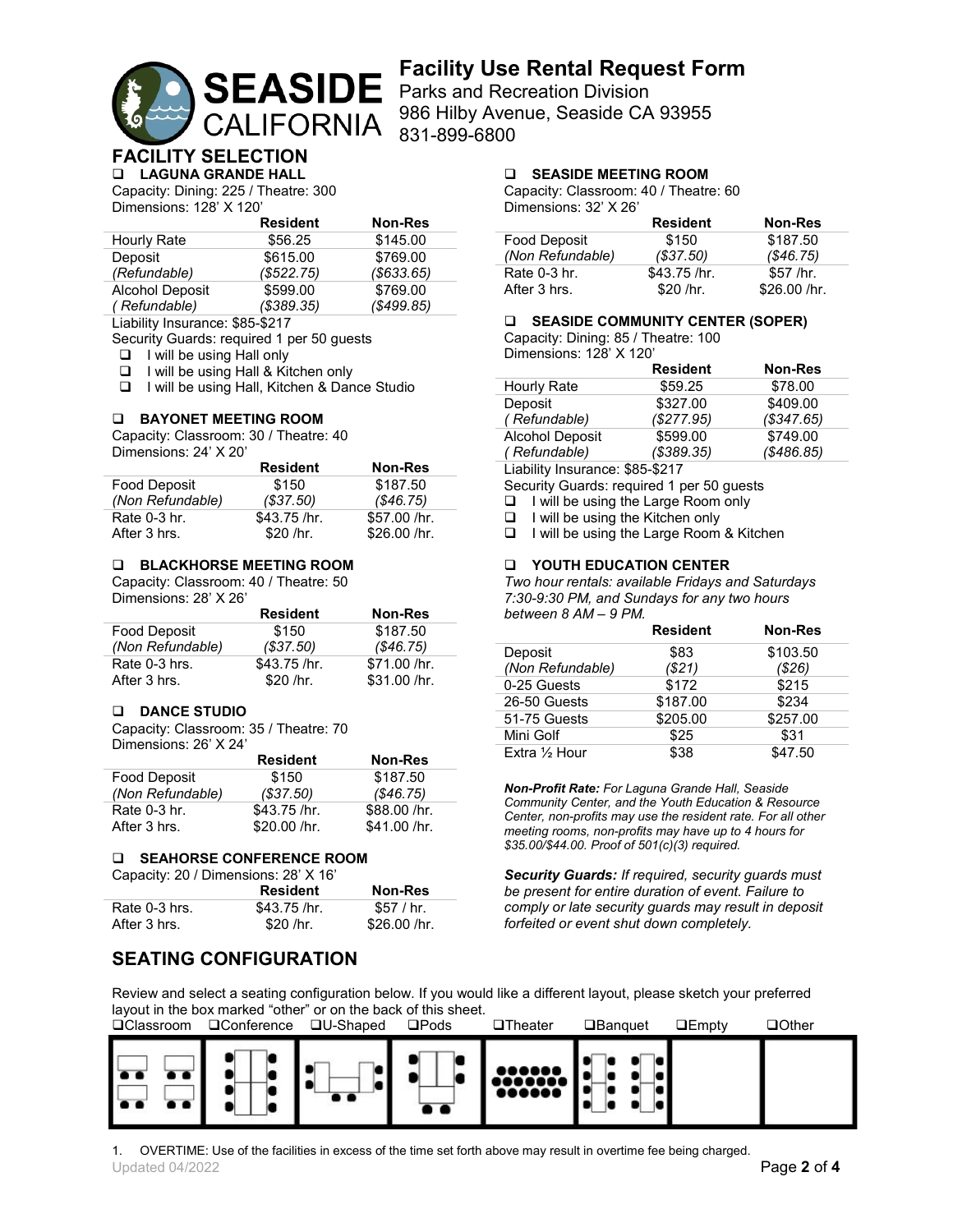

# **Facility Use Rental Request Form** Parks and Recreation Division

CALIFORNIA 986 Hilby Avenue, Seaside CA 93955 831-899-6800

- 2. CANCELATION BY PERMITTEE: Permittee must submit written notice of cancellation to the calendaring agent in order to be eligible for a refund. Refund requests made forty-five (45) days in advance will receive a full refund less a seven dollar (\$7) surcharge. Refund requests made thirty (30) - forty-five (45) days in advance will receive a full refund less the non-refundable portion of the security deposit. Refund requests made less than thirty (30) days in advance will receive a full refund less the entire security deposit.
- 3. CANCELATION BY CITY: This permit may be canceled without liability to the City under any of the following conditions: a) It is found to contain false or misleading information, (b) The Department finds that the proposed use will be detrimental to the public's health, (c) Any individual or group (members or guests) willfully or through negligence mistreats the equipment or violates any of the regulations, terms, and conditions established for use of the facilities, (d) Average attendance of scheduled activities falls below the standard established for each use area with the Center, (e) For failure to notify Center of cancellation of any date or dates covered by this permit, (f) Permittee defaults on or has not completed all conditions and requirements for use of facilities, (g) In case the Center or any part thereof shall be destroyed or damaged by fire or any other cause, or if other unforeseen occurrence, including strikes, labor disputes, war, or acts of military authorities shall render fulfillment of the permit difficult or impossible of performance, (h) The facility is needed by public necessity or emergency use, (i) Upon thirty (30) calendar days written notice to Permittee. Refund of rental fees shall be made where City cancels permit at least thirty (30) days prior to the date reserved, except when cancelation occurs under items (g) or (h) above.
- 4. TRANSFERRING PERMIT: Permit cannot be transferred, assigned, or sublet unless approved by the City in writing.
- 5. ADVERTISING, SOLICITATION AND SALES: No advertising or signs shall be exhibited and no sales made at the Center without the written permission of the City.
- 6. COMPLETION OF REQUIREMENTS FOR USE OF FACILITIES: Permittee must complete all requirements relating to use of the facilities within the time requirements specified.
- 7. COMPLIANCE TO CONDITIONS OF USE: The Permittee shall observe, obey, and comply with all applicable City, County, and Federal laws; and the policies, rules, regulations, terms, and conditions governing use of Center facilities. Permittee will forfeit all rents or other fees paid if evicted from premises for violation of it. Eviction shall not release Permittee from any obligations for the payment of the rents or other fees required to be paid under this permit for the term thereof.
- 8. CONCESSION SALES: Permittee will not engage in concession operations unless authorized in writing by Director/authorized staff.
- 9. CONDUCT OF PERSONS: Permittee shall be solely responsible for the orderly conduct of all persons using the premises by its invitation, either express or implied, during all times covered by the permit. The Department reserves the right to eject or cause to be ejected from the premises any person or persons objectionable due to unlawful conduct.
- 10. DAMAGE TO FACILITY OR EQUIPMENT: All property, equipment, and furnishings must be kept clean and undamaged, fair wear and tear accepted. Permittee causing damage or loss will be required to pay for same at current costs.
- 11. EXITS: At no time shall exits be covered or obstructed.
- 12. FACILITIES CAPACITY: Permittee shall not admit a larger number of persons than can be safely and freely moved about therein as determined by Building and Fire Codes.
- 13. FLAMMABLE MATERIALS: No flammable materials will be permitted to be used for decorations. All materials used for decorative purposes must be treated with flame proofing and be approved by the Fire Department.
- 14. INDEMNITY: Permittee shall indemnify and hold harmless by the City, its officers, employees, and agents, against any and all claims, demands, causes of action, personal injuries or death, damages whatsoever, directly or proximately resulting or caused by the use and occupation of the facilities described in the permit, whether such use is authorized or not or from act or omission of Permittee or any of its officers, agents, employees, guests, patrons, or invitees, and the Permittee shall, at its sole risk and expense, defend any and all suits, actions, or other legal proceedings which may be brought or instituted against City, its officers and employees, on any such claim, demand, or cause of action, and the Permittee shall pay any judgment or decree which may be rendered against the city, its officers, employees, and agents in any suit, action or other legal proceedings, and Permittee shall pay for any and all damages to the property of the City or of others, the loss or theft of such property, done or caused by Permittee, its officers, agents, employees, guests, patrons, and invitees.
- 15. PAYMENT OF TAXES: Payment of all Federal, and City taxes in connection with the event shall be the liability and responsibility of the Permittee.
- 16. PERMITTEE RESPONSIBLE FOR CLEANLINESS OF FACILITY: Facilities used by Permittee must be left in a clean and orderly condition. If additional maintenance is required, other than normal cleaning process, the Permittee will be charged for same.
- 17. PERMITTEE RESPONSIBLE FOR PERMITS AND LICENSES: The Permittee shall procure at his own expense all the required licenses and permits necessary for the intended use or activity covered by this permit.
- 18. ALCOHOL: No alcohol can be served to minors or at any youth-related event at the Oldemeyer Center or Seaside Community Center and can result in immediate closure of the event and loss of deposit. ALL alcohol is prohibited at ALL youth oriented events.
- 19. SMOKING: Smoking is prohibited within twenty (20) feet of entrances, exits and windows.
- 20. USE OF RESERVED FACILITIES AND EQUIPMENT: Permittee may use only those facilities and equipment specifically designated on this permit.
- 21. CONSTRUCTION OF PERMIT: In case of any doubts as to the interpretation of any provisions of this permit, the interpretation by the Recreation and Community Activities Director shall prevail. In addition, the Recreation and Community Activities Director shall have the sole power to decide and resolve matters not covered by this permit.
- 22. SEVERABILITY: If any part of this permit is for any reason held to be illegal, inapplicable, unenforceable, or unconstitutional, such decision shall not affect the validity of the remaining portions of the permit.
- 23. SECURITY AND CLEANING DEPOSIT: A deposit is required from any person or organization renting a room at the Center (according to current fees and charges). A portion of the deposit is non-refundable (according to current fees and charges) and the remaining deposit is refundable in whole or in part depending upon the condition of the room, walls, floors, carpets; whether any breakage occurred or whether overtime was incurred beyond stated setup, cleanup or activity time. The City reserves the